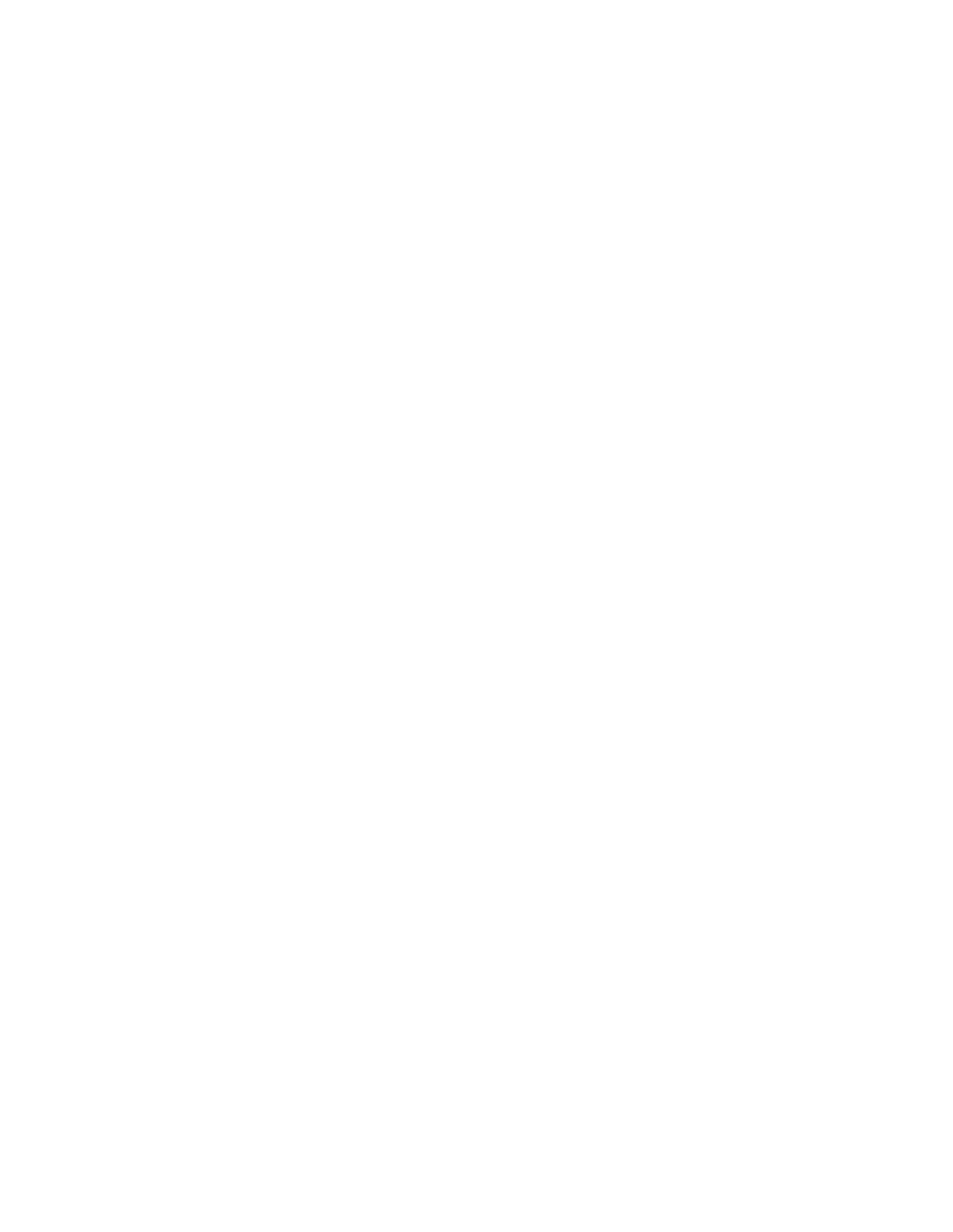# **Why is Housing Choice Important as We Age?**

While Cambridge is often thought of as a city of students and young professionals, our community has always included a significant number of people 55 and older. Given current demographic trends we expect older Cantabrigians to compose an increasing portion of the City's population. Now is a good point in time at which to raise the important question of whether we have an appropriate range of housing options for those 55 and older.

### **The Housing Preferences of Older Cambridge Residents**

Today Cambridge residents 55 and older usually do not live with members of their extended family as they age; instead they expect to reside on their own, in housing that meets their individual needs. For some residents following this path will be as much a matter of necessity as of choice. Increasing numbers of older people have never married and do not have immediate family members to provide care, comfort, and companionship. In addition, relatives who have dispersed over a wide area greatly complicate the matter of receiving assistance from family members.

According to many surveys and demographic statistics, most seniors prefer to stay in their homes, their neighborhood, and their city. AARP breaks down who do move into two groups. Amenity movers seek "settings that will afford a new and better lifestyle". Dependency migrants are those who are compelled to move, often "due to deterioration of health or financial resources or the death of a spouse." The close proximity of family can appeal to **both** groups, as a social outlet for amenity movers and as caregivers for dependency movers.

Since the majority of older Americans do not seek to relocate out of their community, choosing to remain in close proximity to family, friends and familiar sights, the question of how to address housing needs of older Cambridge residents is largely one of providing supports within their current community. We need to ask:

- **For those who do not wish to or are not able to move, what resources exist to support aging in their current residence?** What types of housing service models enable people to remain in their homes as they age? What housing options now exist in Cambridge?
- **For those who choose to or must relocate, what options exist within the community?** Do those options offer housing that preserves and assists in the formation of social relationships, provide access to resources for day to day life, such as food shopping, entertainment, and medical care, and fit within a person's income constraints?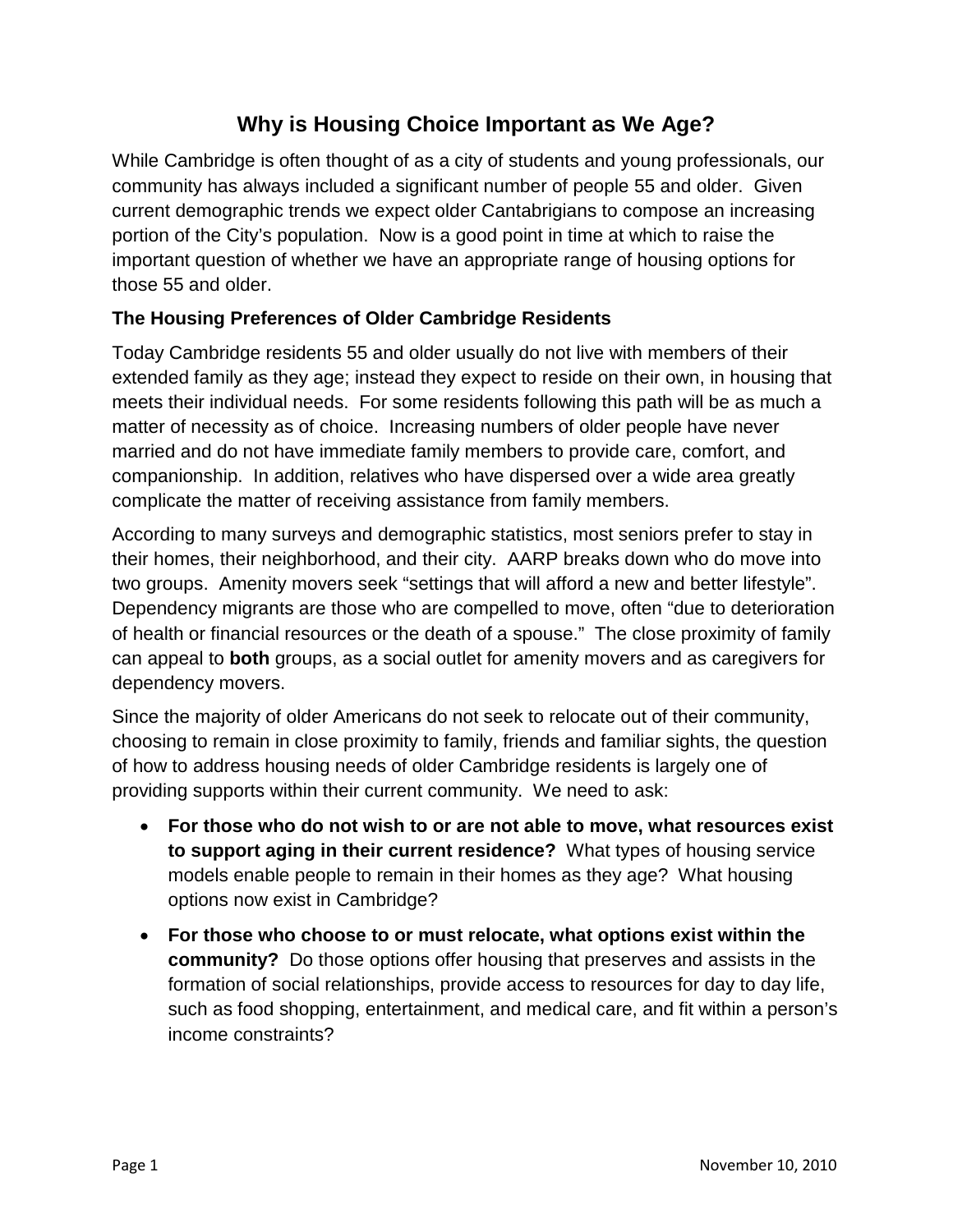#### **Trends**

These questions become more pressing as the population of older residents increases rapidly with the aging of the baby boom. This cohort, born from 1946 to 1964, is almost twice the size of the preceding generation, and the first members of the group turn 65 this year. The Metropolitan Area Planning Council estimates that the Cambridge population 55 and older will increase by 75% over the same period by 2030. Through their numbers, this post-war generation has had a profound effect on social institutions, from family and education to work and health care.

Not only is the older population of Cambridge increasing in size. A second trend, and one of the more striking demographic changes in recent decades, is an increase in the life expectancy of the average person in the United States. Persons 65 years of age in 2007 are expected to live on average another 18.6 years, to 83.6. As recently as 1950 those who reached 65 were expected to live to 78.8, almost five years fewer.

A third demographic trend is also at work here. Advances in medical care and healthier life styles have improved the overall health of the older population. One effect has been the emergence of a "young-old" cohort, older people ranging in age up to the mid-70s. This group generally can lead more active lives compared to prior generations of the same age, and many remain in the workplace in some capacity. In contrast, those in their late 70s and older, sometimes referred to as the "old-old," are more likely to experience limitations in health and often have fewer financial resources.

In addition to demographic trends, another factor driving the housing market for those 55 and older is an increase in annual income over the past several decades and the accumulation of substantial household assets.

With more people entering their elder years, living longer and, on the whole, enjoying better health than was the case in the past, people have begun looking for a wider range of housing options to fit particular needs and requirements. Baby boomers, who, as a group, have driven much social change since the 1960s, are likely to view the later decades of life as a time of experimentation, combining work, pleasure, family and health care in different measures to fit different sets of needs and expectations. They will likely expect more choices and will seek a wide range of combinations of amenities and supports to fit individual needs that will shift over time.

The rapidly increasing number of baby boomers entering their elder years is stimulating several trends now emerging in the senior housing market. These trends affect both the types of homes and the attributes of communities that are likely to prove attractive to elders in the near future. For example, there is growing infrastructure and programming to bring services to people at home. This is reflected by the variety of services and community building activities offered by Aging in Place Villages.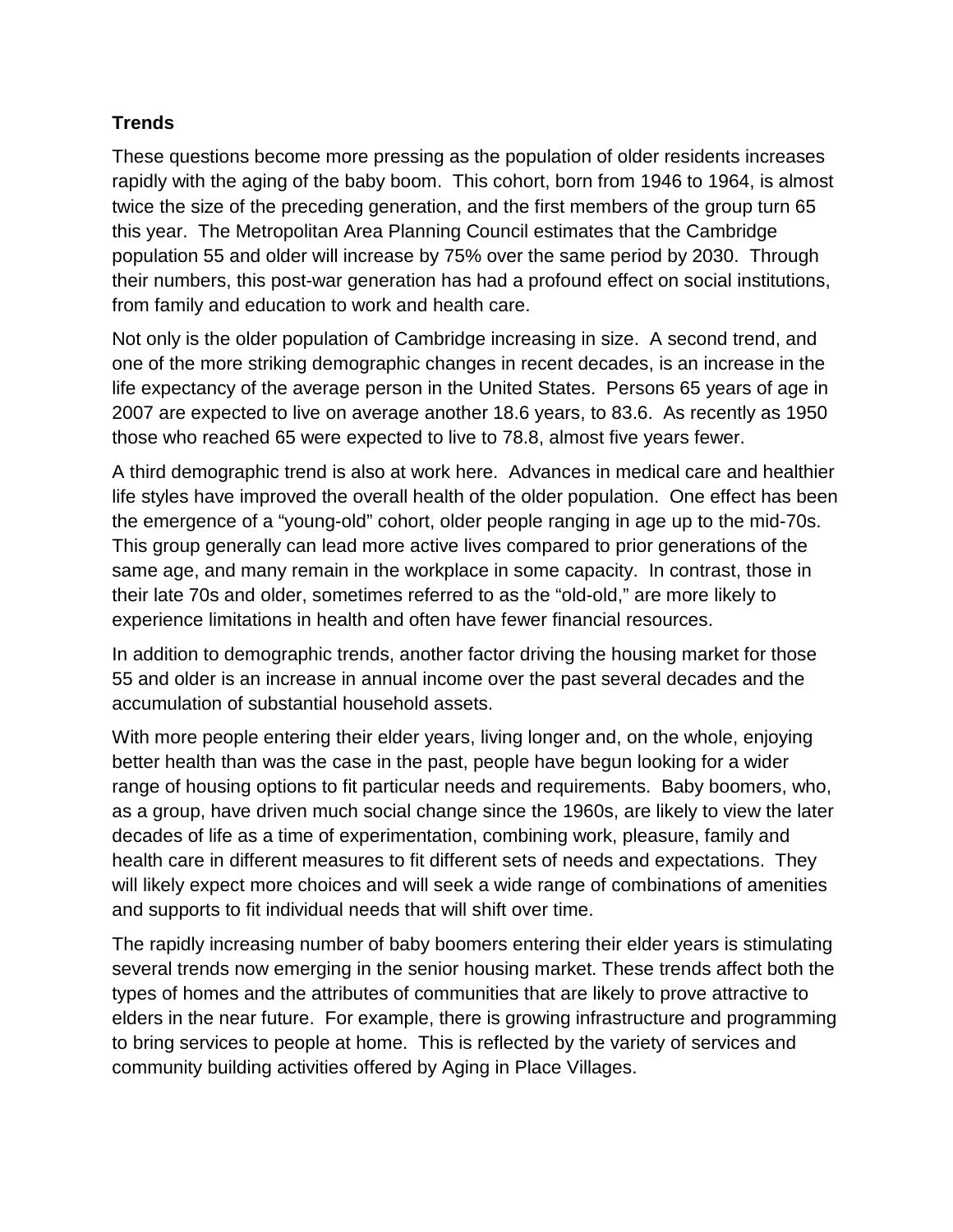Today's elders also demonstrate increasing enthusiasm for incorporating energy efficient and environmentally responsible features into their housing. The interest in sustainability extends beyond the immediate surroundings of one's home; elders are looking for pedestrian friendly mixed use neighborhoods with ready access to nearby amenities, such as educational and cultural programming.

Not unlike today's young people, people 55 and older are also the most wired generation of their age. They are bringing a high level of interest in the use of technology to all facets of the aging process. Health care monitoring will benefit from new applications of technology, while the continuing growth of the internet and attendant social media may help retain and strengthen social connections.

Over the past twenty to thirty years a more fine-grained set of housing options has begun to emerge. Whether staying at home with a new roommate, living alone and bringing in support services, or moving to a community of residents who need only periodic assistance, an increasing range of alternatives is being explored at differing levels of income and ability. As we understand that aging is a process, with changes in physical condition, mental clarity, personal preferences, and individual interests, housing choice is clearly a critical factor in the enjoyment and vitality of our senior years.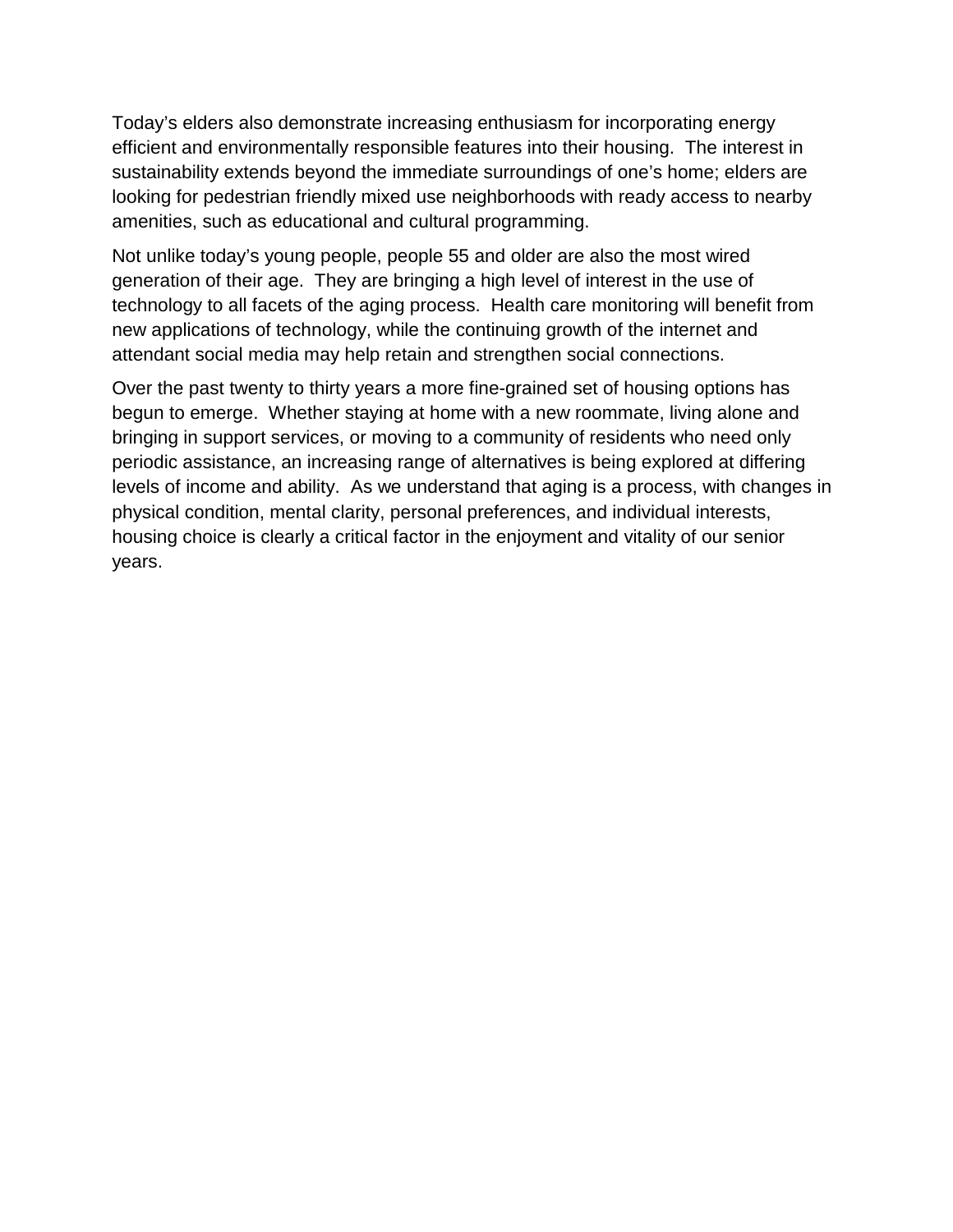#### **DEMOGRAPHICS OF THE CAMBRIDGE POPULATION 55 AND OLDER**

Using the American Community Survey and Census Bureau estimates, as of 2008 the Cambridge population 55 or older is estimated to compose 20.1% of the total population or 21,225 individuals.

A review of 2006 to 2008 ACS data highlights the following trends among Cambridge residents 55 and older:

- Since 2000 residents in the 55 to 64 cohort have increased in number by more than 50%, and those 65 and older have increased in number by 16%.
- Less than half of those 55 and older are currently married, and among those 55 to 64 over 20% never married.
- Approximately 43% of persons 65 and older live alone, two-thirds of whom are female.
- Eighteen percent of Cambridge households include one or more persons 65 or older.
- There is less diversity found among persons 55 and older than compared to the population as a whole.
- Twenty two percent of persons 65 and older speak a language other than English at home and 11% speak English less than "very well".
- Eight percent of residents 55 to 64 and 5% of those 65 and older moved to Cambridge within the past year, most from elsewhere in Massachusetts.
- Less than a third of persons 55 to 74 were born within the state, compared to almost half of those 75 and older.
- Just 51% of persons 65 and older received a bachelor degree and 17% never graduated from high school. The 45 to 64 cohort is substantially better educated, with over 65% attaining at least a bachelor degree and 6% never having finished high school.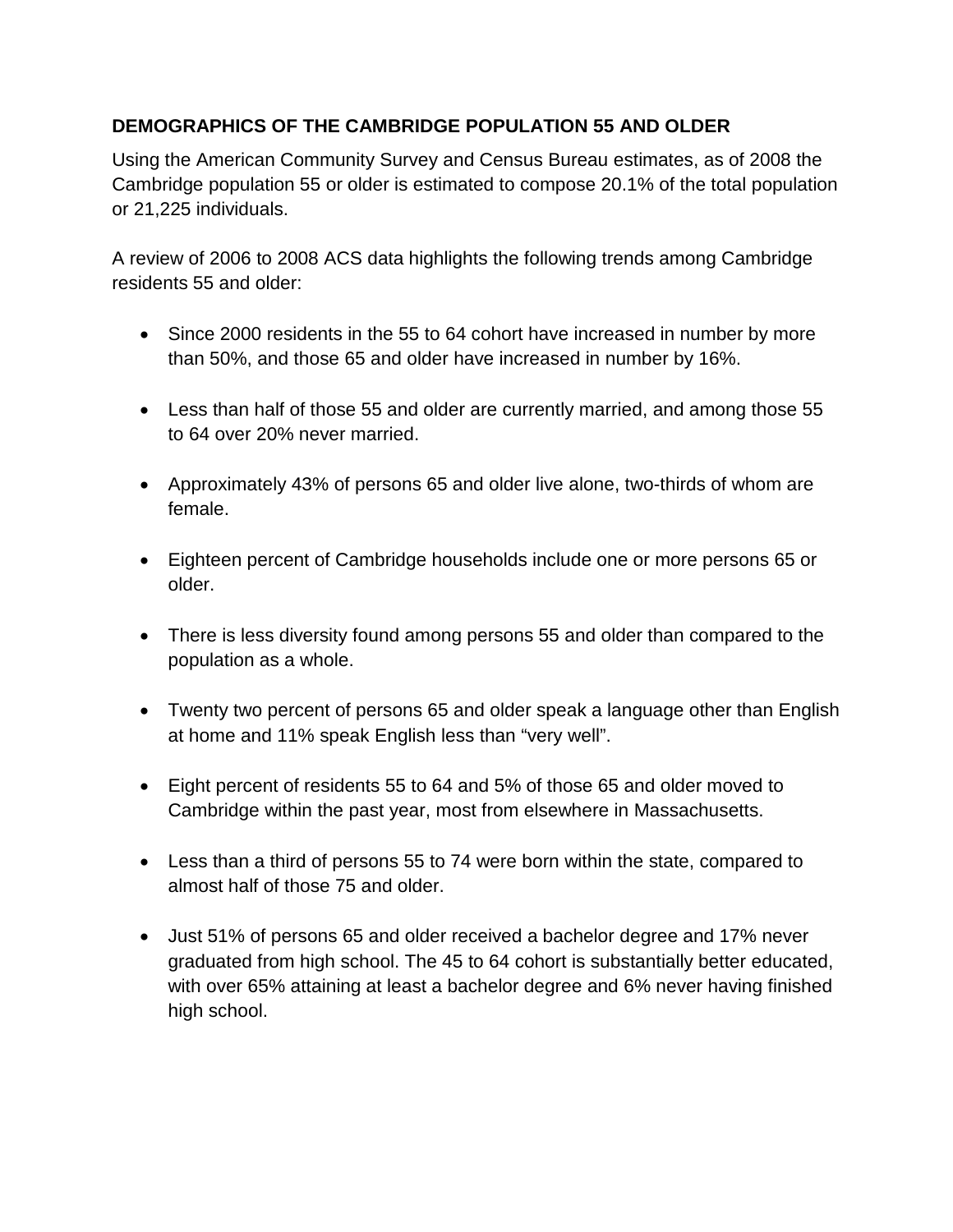- Over 40% of those 65 to 74 are employed, as are 15% of those 75 and older. Workers in these cohorts are far more likely to work at home than any younger group.
- There is a wide distribution of incomes among those 65 and older, with women living alone having a substantially lower median income than other subgroups.
- Elders have a lower poverty rate than the population as a whole. Nonetheless, more than 20% of unrelated older individuals have an income below the poverty line.
- Almost one third of Cambridge households are headed by a person 55 or older, the majority residing in owner occupied homes. Households headed by a person 85 and older are more likely to rent, as are persons living alone of any age.
- Almost 60% of older householders have a vehicle available, though the great majority of older renters do not.
- About a third of older householders pay 35% or more of income toward housing and another third pay less than 20%.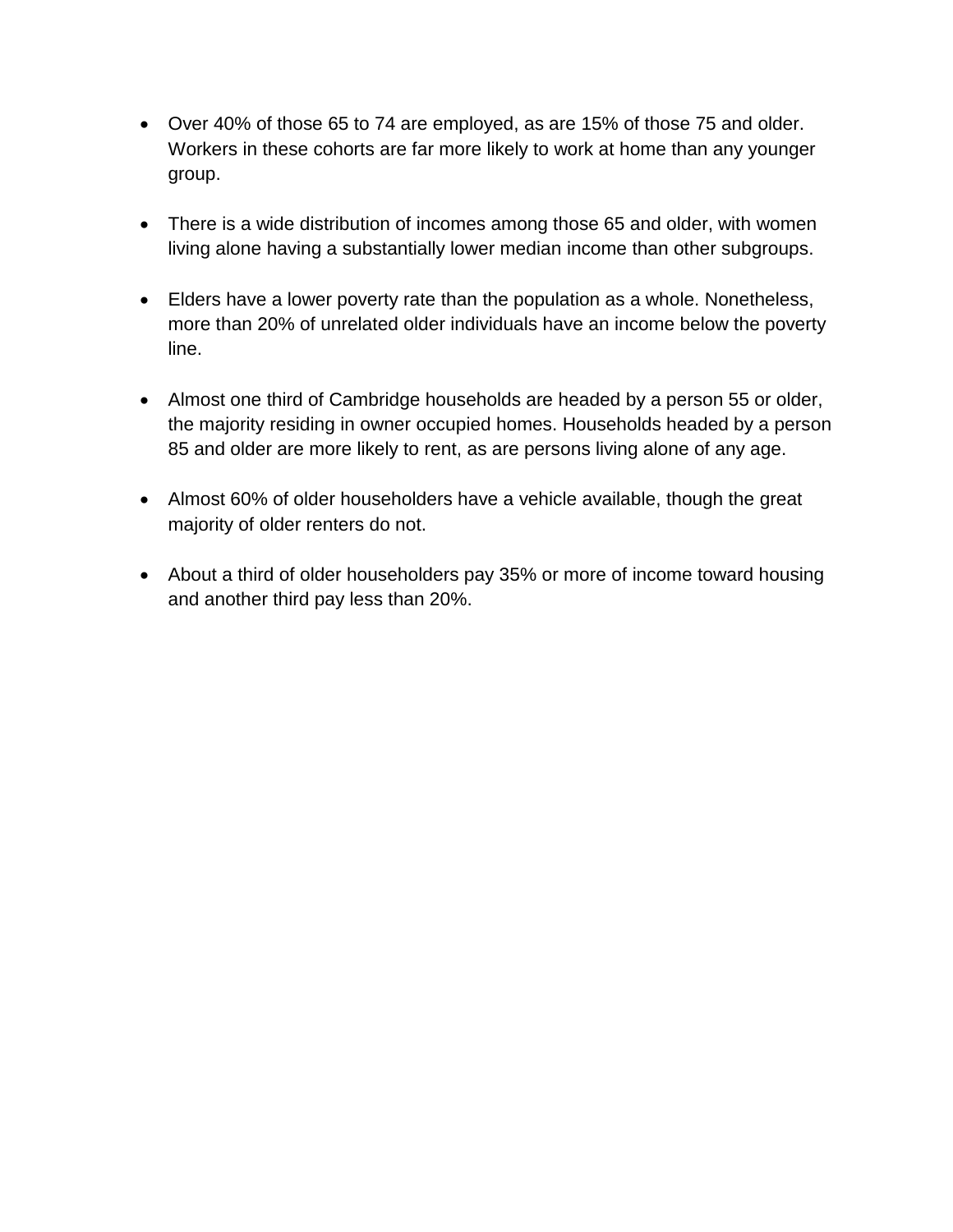### **Aging in Place Village Supportive Service Programs**

Aging in Place Villages, also referred to as "Naturally Occurring Retirement Communities" or NORCs, are clusters of older people living in a defined geographic area that are not specifically designed as elderly housing. Associated supportive services programs deliver community based services to members in their own homes living within a defined geographic area.

Unlike other types of senior programs, NORC programs frequently offer services specifically designed to help keep older people in their current home, such as home maintenance, snow shoveling, and neighborhood social networks. Villages range from formal fee-based professionally staffed non-profits to informal volunteer groups. Whatever the mix of services offered, these programs seek to build communities and retain the independence of members, enabling them to continue to live independently in their community.

|                                                                                                                                              | <b>Group Name</b>                                                                                                                                                                                                                                         | <b>Service Area</b> | <b>More Information</b>                                                                     |  |
|----------------------------------------------------------------------------------------------------------------------------------------------|-----------------------------------------------------------------------------------------------------------------------------------------------------------------------------------------------------------------------------------------------------------|---------------------|---------------------------------------------------------------------------------------------|--|
| $1_{-}$                                                                                                                                      | Cambridge at Home                                                                                                                                                                                                                                         | Cambridge, Belmont  | http://www.cambridgeathome.org                                                              |  |
|                                                                                                                                              | Professionally operated fee based non-profit organization open to residents 50 and<br>older. Provides services such as home maintenance, grocery shopping, transportation,<br>and home health care as well as social opportunities. Phone - 617/864-1715. |                     |                                                                                             |  |
| 2.                                                                                                                                           | Living Well Network                                                                                                                                                                                                                                       | Agassiz Baldwin     | http://agassiz.org/?page_id=153                                                             |  |
| Neighborhood based social network for seniors. Volunteers help members gain access to<br>other community resources. Phone - 617/349-6287x10. |                                                                                                                                                                                                                                                           |                     |                                                                                             |  |
| 3.                                                                                                                                           | <b>Central Connect Village</b>                                                                                                                                                                                                                            | Cambridgeport       | http://www.cctvcambridge.org/Ag<br>ing In Place                                             |  |
|                                                                                                                                              | Still in initial stages of organization.                                                                                                                                                                                                                  |                     | Volunteer network that will help members with daily needs and provide social opportunities. |  |
| 4.                                                                                                                                           | <b>Staying Put</b>                                                                                                                                                                                                                                        | Elm St./Orchard St. |                                                                                             |  |

Volunteer association currently forming in the Elm Street and Orchard Street areas of Cambridge and Somerville.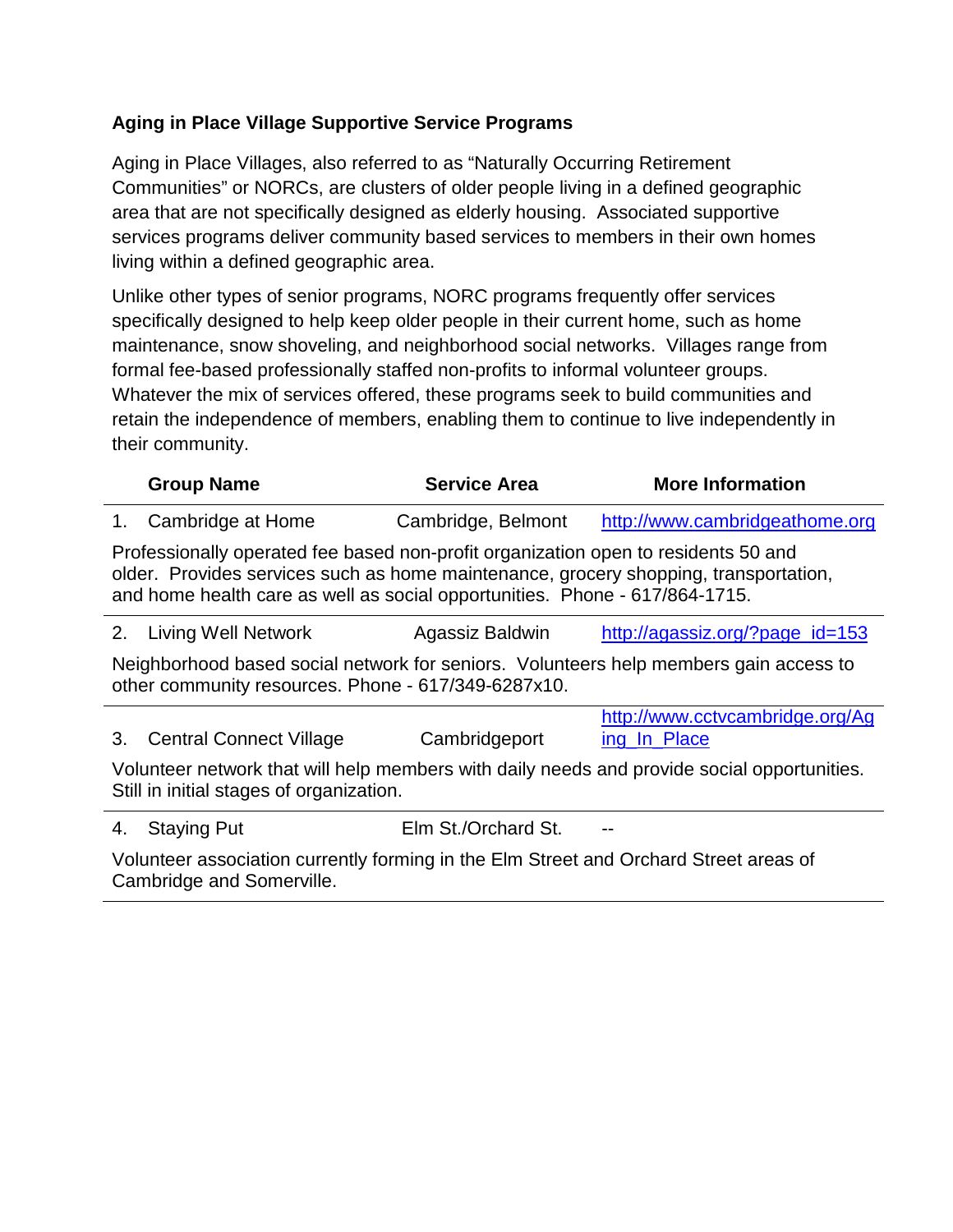#### **Residential Elevator Buildings**

While not specifically designed to serve as retirement or elderly housing communities, the many Cambridge residential buildings serviced by elevators provide some of the features sought by older households, such as living quarters located on a single floor, no yard to maintain, close proximity to stores, services and medical care and, in some cases, facilities such as health clubs located within the building. (See list in full report.)

#### **Cohousing Developments**

Cohousing developments are collaborative living arrangements where residents participate in the design and operation of the community. Like elevator buildings, the cohousing developments in Cambridge provide a number of amenities that appeal to older residents. Many cohousing communities deliberately seek to include older residents as part of an effort to create multigenerational neighborhoods. With their focus on social interaction between the residents, these communities can provide a level of support to an older individual that might require payment for services elsewhere in the community.

|    | <b>Development Name</b>                                                                | <b>Total Units</b> | <b>Address</b>        |  |
|----|----------------------------------------------------------------------------------------|--------------------|-----------------------|--|
| 1. | <b>Cambridge Cohousing</b>                                                             | 32                 | 175 Richdale Avenue   |  |
|    | For more information see http://www.cambridgecohousing.org/.<br>Phone - 617/233-4576.  |                    |                       |  |
| 2. | <b>Cornerstone Cohousing</b>                                                           | 40                 | 175-195 Harvey Street |  |
|    | For more information see http://www.cornerstonecohousing.org/.<br>Phone - 617/876-5396 |                    |                       |  |
|    | .                                                                                      |                    |                       |  |

Total Units 72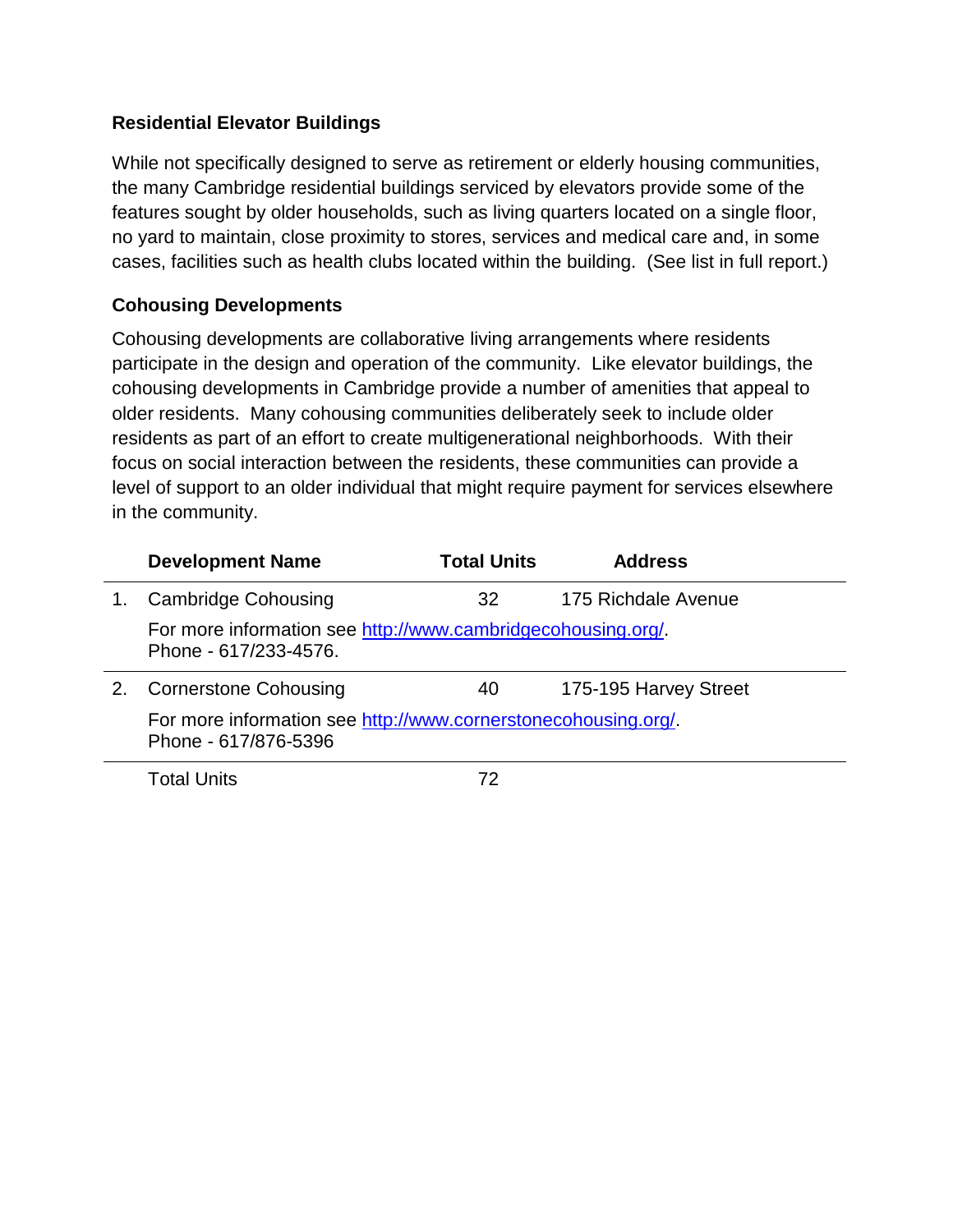### **Cambridge Housing Authority Elderly Housing**

The locations listed here are state or federally subsidized housing developments that serve elderly and disabled adults. Additional residents 55 and older reside in CHA family housing developments. Households must have an annual income less than 80% of the Area Median Income for Cambridge. For more information see [http://www.cambridge-housing.org/.](http://www.cambridge-housing.org/) The CHA can be reached by phone at 617/864- 3020.

|                | <b>Development Name</b>                                                                                                             | <b>Total Units</b> | <b>Address</b>                                                                      |
|----------------|-------------------------------------------------------------------------------------------------------------------------------------|--------------------|-------------------------------------------------------------------------------------|
| 1 <sub>1</sub> | 45 Linnaean Street                                                                                                                  | 24                 | 45 Linnaean Street                                                                  |
| 2.             | 116 Norfolk Street                                                                                                                  | 37                 | 116 Norfolk Street                                                                  |
|                | All units are part of an independently operated congregate living facility.                                                         |                    |                                                                                     |
| 3.             | <b>Burns Apartments</b>                                                                                                             | 198                | 50 Churchill Avenue                                                                 |
| 4.             | <b>JFK Apartments</b>                                                                                                               | 69                 | 55 Essex Street                                                                     |
|                | within the building.                                                                                                                |                    | Twenty five units form an independently operated assisted living program housed     |
| 5.             | <b>LBJ Apartments</b>                                                                                                               | 180                | 150 Erie Street                                                                     |
|                | Offers Cambridge Health Alliance Elder Services Plan.                                                                               |                    |                                                                                     |
| 6.             | <b>Manning Apartments</b>                                                                                                           | 199                | 237 Franklin Street                                                                 |
|                | Supportive Living Program provides residents with homemaking services,<br>shopping, meal preparation, and case-management services. |                    |                                                                                     |
| 7.             | <b>Millers River Apartments</b>                                                                                                     | 301                | <b>15 Lambert Street</b>                                                            |
|                | Offers Cambridge Health Alliance Elder Services Plan.                                                                               |                    |                                                                                     |
| 8.             | <b>Putnam School</b>                                                                                                                | 33                 | 86 Otis Street                                                                      |
|                | Elder Services Plan.                                                                                                                |                    | Includes a nine bed congregate living unit staffed by the Cambridge Health Alliance |
| 9.             | <b>Truman Apartments</b>                                                                                                            | 60                 | 25 Eighth Street                                                                    |
| 10.            | <b>Russell Apartments</b>                                                                                                           | 51                 | 2050 Massachusetts Avenue                                                           |
| 11.            | St. Paul's Residence                                                                                                                | 17                 | 34 Mount Auburn Street                                                              |
|                | Listed here are SRO elderly/disabled units operated by CASCAP. Building also<br>includes additional family units.                   |                    |                                                                                     |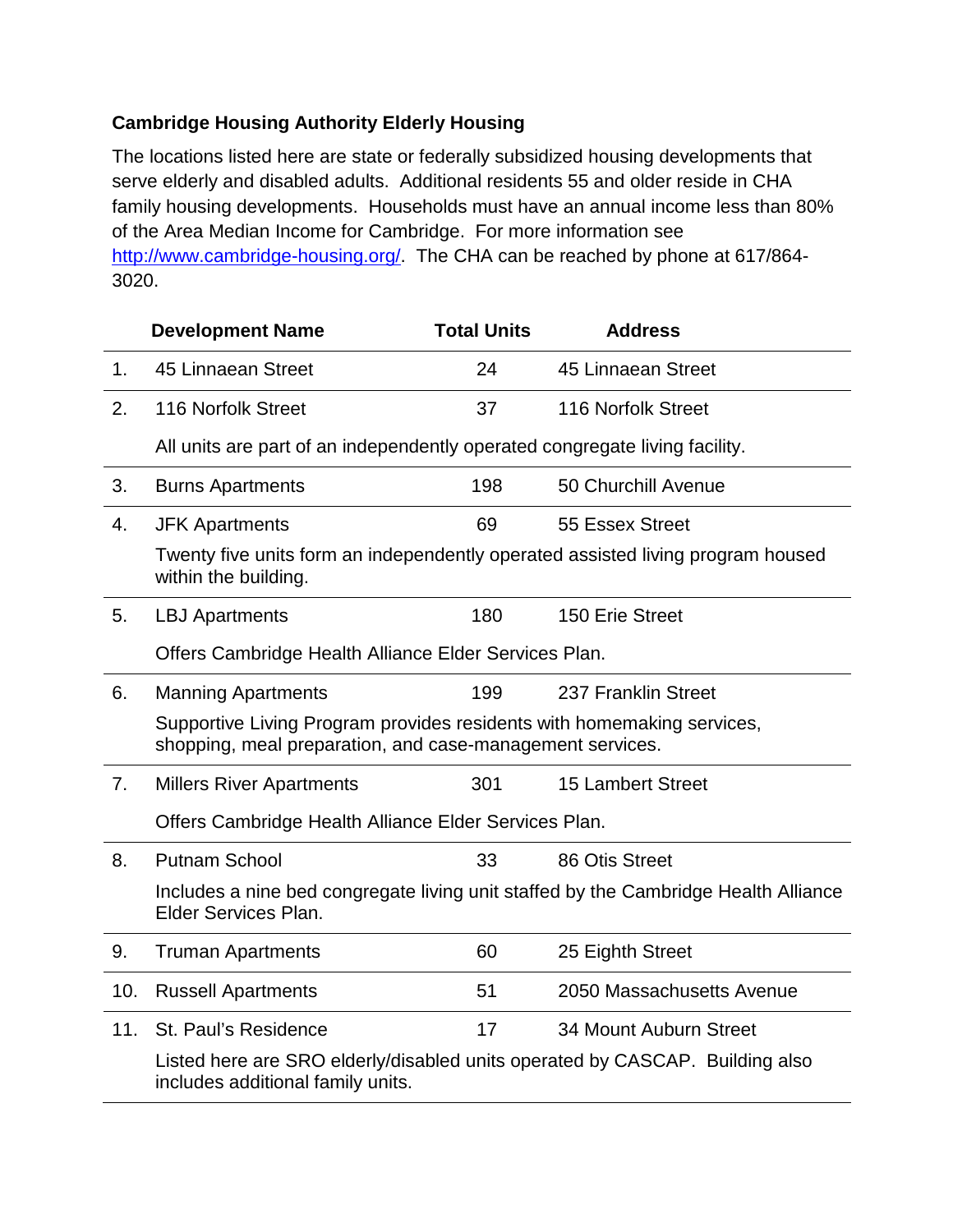| <b>Development Name</b> | <b>Total Units</b> | <b>Address</b>    |
|-------------------------|--------------------|-------------------|
| 12. Weaver Apartments   | 20                 | 81 Clifton Street |
| <b>Total Units</b>      | 1.189              |                   |

#### **Other Over 55 Subsidized Housing**

Three privately operated publically subsidized developments located in Cambridge serve both older and disabled adults. Units are reserved for low or moderate income individuals as noted.

|    | <b>Development Name</b>                                                                                                                                                                                                                                                                                            | <b>Total Units</b> | <b>Address</b>      |  |
|----|--------------------------------------------------------------------------------------------------------------------------------------------------------------------------------------------------------------------------------------------------------------------------------------------------------------------|--------------------|---------------------|--|
| 1. | <b>Putnam Square Apartments</b>                                                                                                                                                                                                                                                                                    | 94                 | 2 Mt. Auburn Street |  |
|    | Property owned by Harvard University. Managed by the Cambridge Housing<br>Authority. Restricted to low income persons 55 and older or disabled. For more<br>information see http://www.communityservice.harvard.edu/programs/harvard-real-<br>estate-services. Phone - 617/864-3020 (Cambridge Housing Authority). |                    |                     |  |
| 2. | Cambridge Court                                                                                                                                                                                                                                                                                                    | 123.               | 411 Franklin Street |  |
|    | Privately owned and operated by Alcourt Management. Restricted to persons 55<br>and older or disabled. Low and moderate income units. For more information see<br>http://www.cambridgecourtapartments.net/. Phone - 617/497-6220.                                                                                  |                    |                     |  |
| 3. | <b>Harvard Place</b>                                                                                                                                                                                                                                                                                               | 21                 | 273 Harvard Street  |  |
|    | Operated by CASCAP. Restricted to low income persons 62 and older. For more<br>information see http://www.cascap.org/REO/housing/elder.htm.<br>Phone - 617/234-2974.                                                                                                                                               |                    |                     |  |
|    |                                                                                                                                                                                                                                                                                                                    |                    |                     |  |

Total Units 238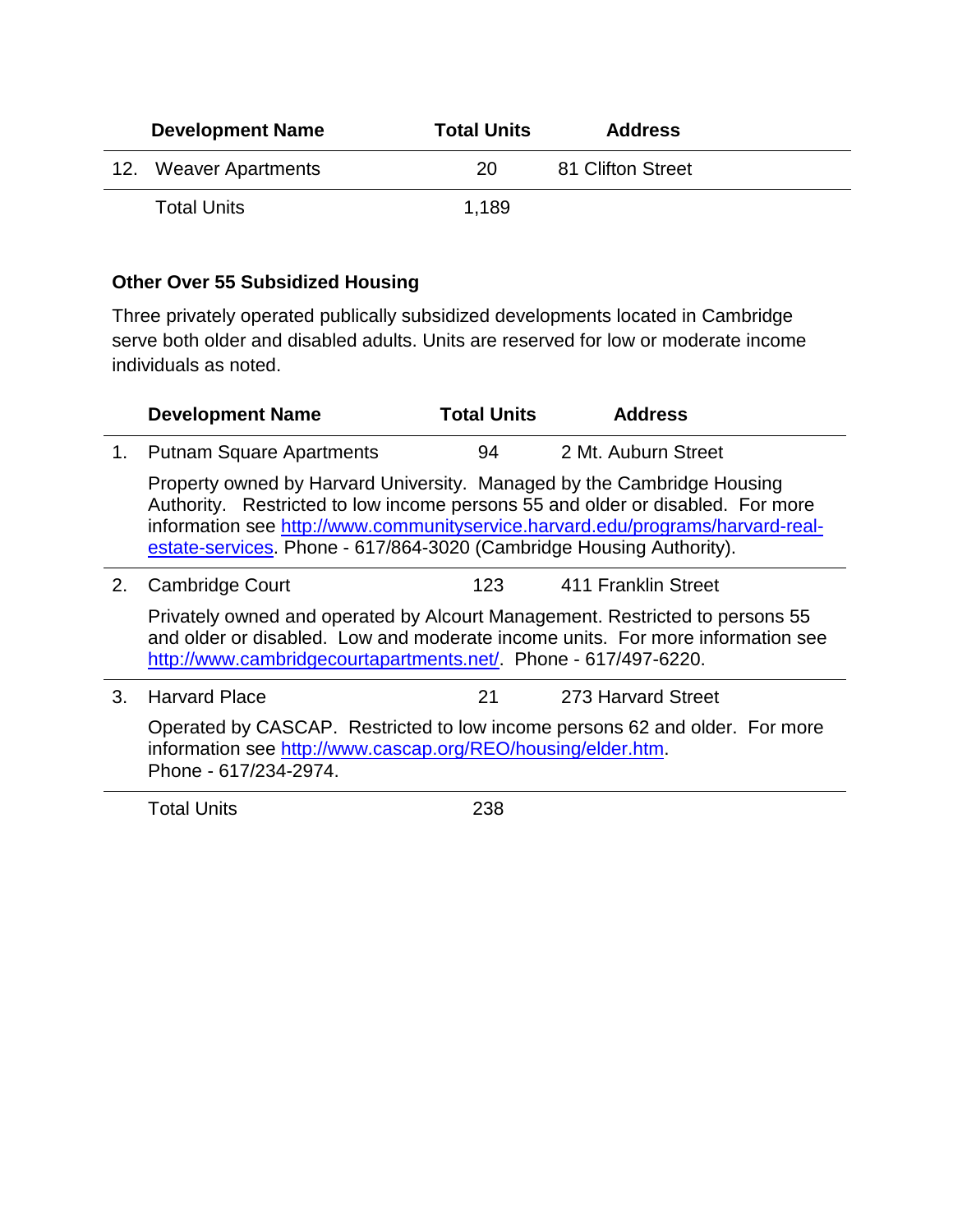### **Assisted Living Residences**

Assisted living residences are homelike settings for older or disabled people who do not require the level of services offered by a nursing home but need assistance with some of the activities of daily living, or who simply prefer the convenience of delegating household management to others, having meals in a central dining area, or having medical care on call. These programs offer their residents more independence than is the case in a nursing home without the responsibilities and difficulties of managing a private residence.

|    | <b>Development Name</b>                                                                                                                                                                                                                             | <b>Total Units</b> | <b>Address</b>        |
|----|-----------------------------------------------------------------------------------------------------------------------------------------------------------------------------------------------------------------------------------------------------|--------------------|-----------------------|
| 1. | <b>Cadbury Commons</b>                                                                                                                                                                                                                              | 68                 | 66 Sherman Street     |
|    | Includes Alzheimer's special care unit. For more information see<br>http://www.cadburycommons.com/. Phone - 617/868-0575.                                                                                                                           |                    |                       |
|    | 2. The Cambridge Homes                                                                                                                                                                                                                              | 44                 | 360 Mt. Auburn Street |
|    | Offers respite and short-term stay programs. For more information see<br>http://www.seniorlivingresidences.com/communities-cambridge-homes.<br>Phone - 617/876-0369.                                                                                |                    |                       |
|    | 3. Neville Place                                                                                                                                                                                                                                    | 71                 | 650 Concord Avenue    |
|    | Includes memory loss special care unit. Offers respite and short-term stay programs. A<br>number of the units are affordable. For more information see<br>http://www.seniorlivingresidences.com/communities-neville-place.<br>Phone - 617/497-8700. |                    |                       |
| 4. | Youville House                                                                                                                                                                                                                                      | 95                 | 1573 Cambridge Street |
|    | For more information see http://youvillehouse.reachlocal.com. Phone - 617/491-1234.                                                                                                                                                                 |                    |                       |
|    | <b>Total Units</b>                                                                                                                                                                                                                                  | 278                |                       |